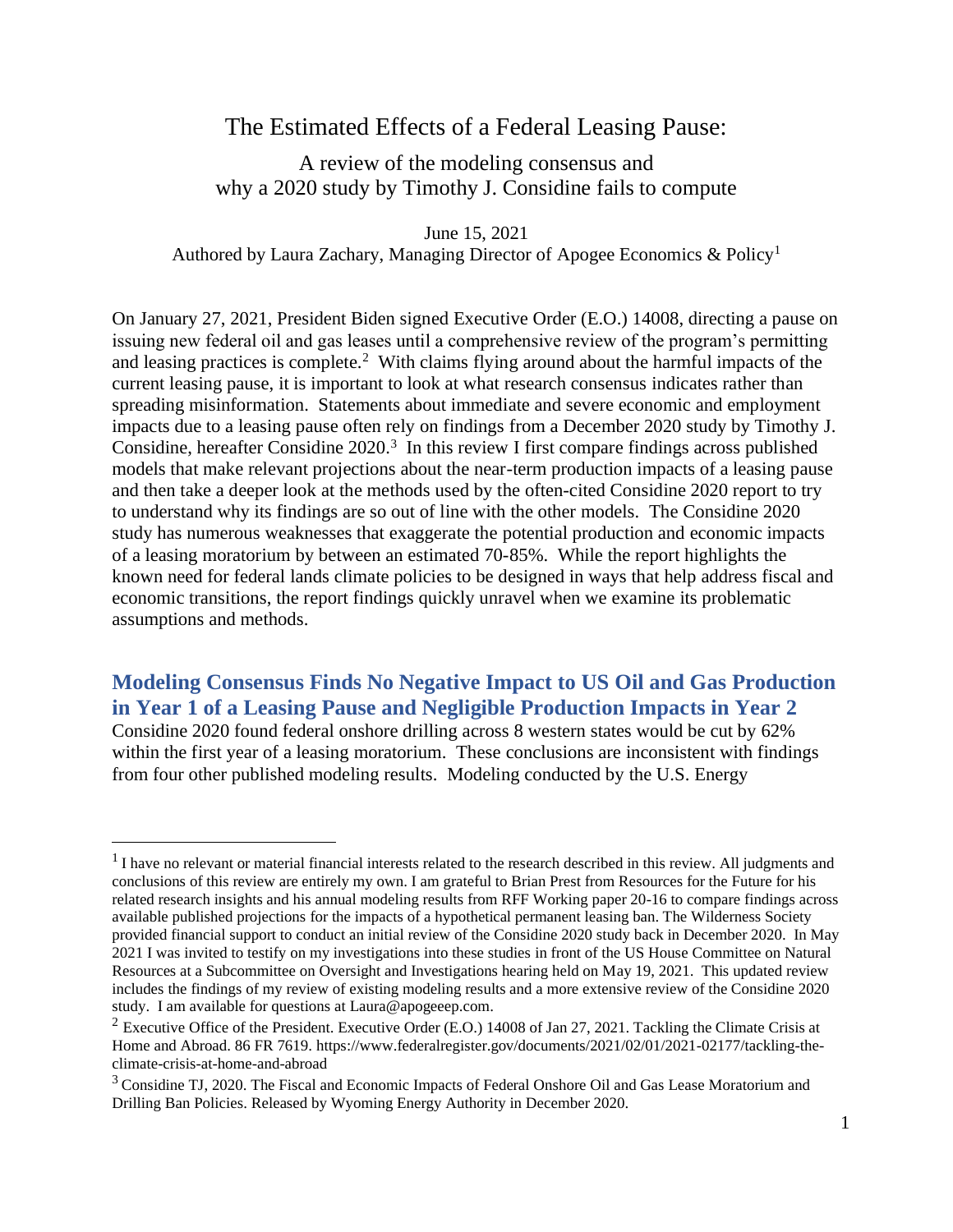Information Administration (EIA),<sup>4</sup> an economist at the non-partisan economic think tank Resources for the Future,<sup>5</sup> economists at the Federal Reserve Bank of Dallas,<sup>6</sup> and a report by Energy  $\&$  Industrial Advisory Partners (EIAP)<sup>7</sup> all estimate no reduction in US production from a leasing moratorium in year 1, and negligible impacts in year  $2.8$  To evaluate the relevance of research findings to claims about expected impacts of the current temporary federal leasing pause, this review focuses on the estimated impacts of a leasing moratorium in the near term. To enable better comparisons across modeling results, I refer to findings of a leasing moratorium compared to the baseline (business-as-usual) scenario by length of time since the pause began (e.g., year one and year two).

1) Economist Brian Prest, a fellow at the non-partisan economic think tank Resources for the Future (RFF), found that a permanent end to new federal leasing would not primarily affect production until more than a decade into the future (after  $2030$ ).<sup>9</sup> This decade lag in production impacts occurs because a change in leasing policy will not impact the large stock of existing leases, including the millions of acres recently issued under the Trump administration. Operators typically do not begin development until just prior to expiration of the 10-year initial lease term, and once production begins then federal leases are extended indefinitely. 10

Dr. Prest custom built a detailed model of the US upstream oil and gas industry that specifically differentiates between the economics of federal versus nonfederal oil and gas production. Prest designed the model to simulate the production impacts of potential federal leasing policies and provides breakdowns that enable important comparisons to findings of

<sup>4</sup> Energy Information Administration. Short Term Energy Outlook (STEO) March 2021. p.14-15. <https://www.eia.gov/outlooks/steo/archives/mar21.pdf>[hereinafter EIA STEO 2021].

<sup>5</sup> Supplemental annual results from Prest, B. Supply-Side Reforms to Oil and Gas Production on Federal Lands: Modeling the Implications for Climate Emissions, Revenues, and Production Shifts, Resources for the Future, Working paper 20-16 (updated March 2021). [https://www.rff.org/publications/working-papers/supply-side-reforms](https://www.rff.org/publications/working-papers/supply-side-reforms-oil-and-gas-production-federal-lands/)[oil-and-gas-production-federal-lands/](https://www.rff.org/publications/working-papers/supply-side-reforms-oil-and-gas-production-federal-lands/) [hereinafter Prest 2021].

<sup>6</sup> G. Golding and K. Patel (4 March 2021). Anticipated Federal Restrictions Would Slow Permian Basin Production. Federal Reserve Bank of Dallas. March 2021.<https://www.dallasfed.org/research/economics/2021/0304> [hereinafter Golding and Patel 2021].

 $7$  Energy & Industrial Advisory Partners (EIAP). 2020. The Economic Impacts of the Gulf of Mexico Oil and Natural Gas Industry. Prepared for NOIA. [https://www.noia.org/wp-content/uploads/2020/05/The-Economic-](https://www.noia.org/wp-content/uploads/2020/05/The-Economic-Impacts-of-the-Gulf-of-Mexico-Oil-and-Natural-Gas-Industry-2.pdf)[Impacts-of-the-Gulf-of-Mexico-Oil-and-Natural-Gas-Industry-2.pdf](https://www.noia.org/wp-content/uploads/2020/05/The-Economic-Impacts-of-the-Gulf-of-Mexico-Oil-and-Natural-Gas-Industry-2.pdf)  [hereinafter EIAP 2020].

<sup>&</sup>lt;sup>8</sup> This review compares findings across all models (that I am aware of to-date) that project the oil and gas production impacts of a federal leasing pause or the near-term findings from those that model a hypothetical permanent end to leasing. I do not include results from a 2020 analysis commissioned by the American Petroleum Institute (API) because although it claims to model a leasing moratorium, instead it models an immediate end to all federal oil and gas development – a very different policy scenario from the current leasing moratorium. For a full review of the flawed API analysis, *see* Prest B. (1 Oct. 2020) Examining the Effects of a Federal Leasing Ban: Drilling into an Industry Study. Resources for the Future. [https://www.resources.org/common-resources/examining-effects-federal](https://www.resources.org/common-resources/examining-effects-federal-leasing-ban-drilling-industry-study/)[leasing-ban-drilling-industry-study/](https://www.resources.org/common-resources/examining-effects-federal-leasing-ban-drilling-industry-study/)

<sup>9</sup> Prest 2021.

<sup>&</sup>lt;sup>10</sup> Congressional Budget Office (CBO). 2016. Options for Increasing Federal Income from Crude Oil and Natural Gas on Federal Land. [https://www.cbo.gov/default/files/114th-congress-2015-2016/reports/51421](https://www.cbo.gov/default/files/114th-congress-2015-2016/reports/51421-oil_and_gas_options.pdf) [oil\\_and\\_gas\\_options.pdf](https://www.cbo.gov/default/files/114th-congress-2015-2016/reports/51421-oil_and_gas_options.pdf) [hereinafter CBO 2016].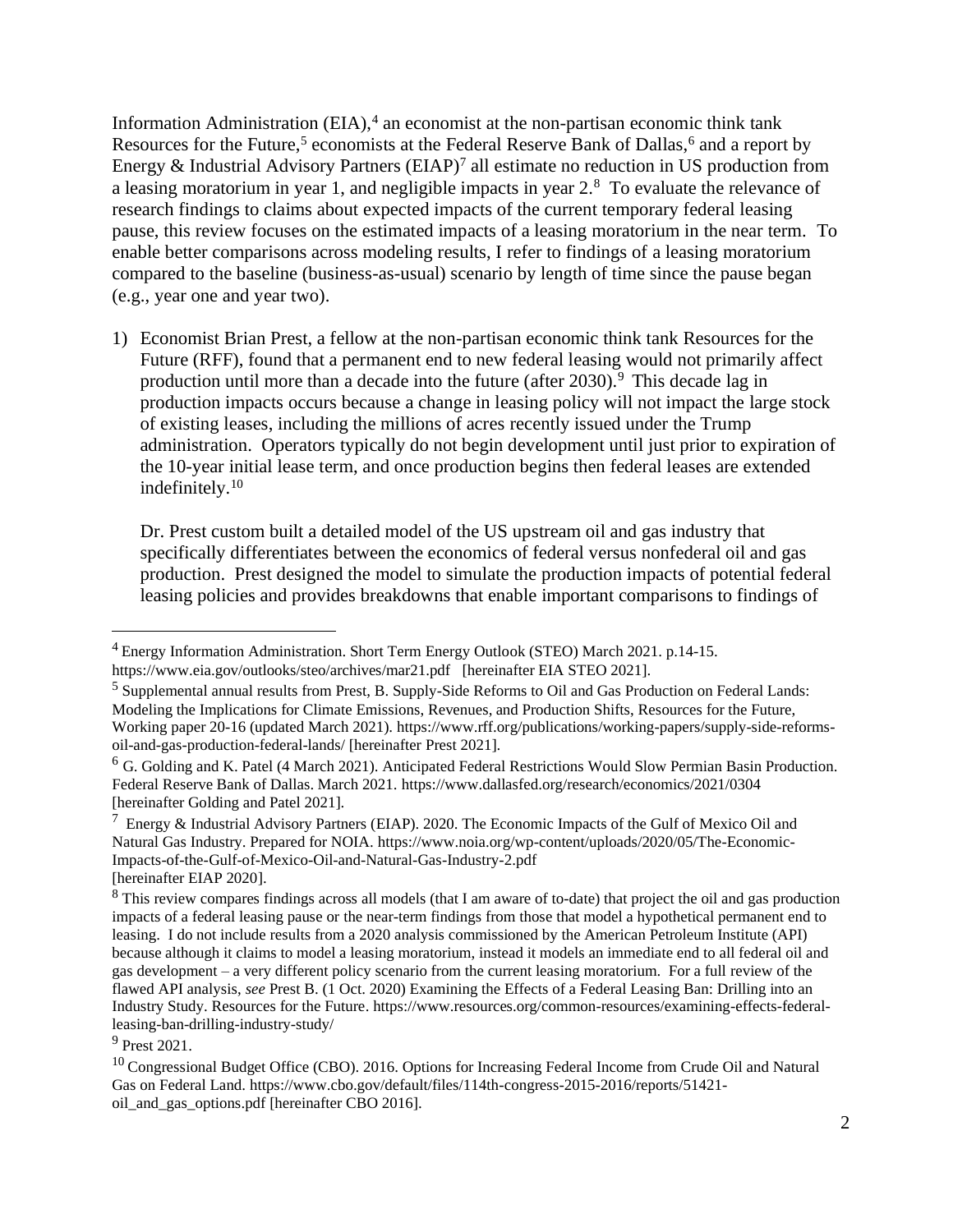other models that may focus only on onshore, or only offshore, as well as those that look at US-wide production. Prest 2021 finds that there would be no decline from baseline cumulative annual US oil production until year 5 (-0.16%) of a leasing moratorium and no decline from cumulative US gas production until year 9 (-0.08%).<sup>11</sup> Prest's model predicts that a leasing moratorium, if anything, may increase total US oil production by as much as 2,000 barrels per day in year 1 (a 0.02% increase) and as much as 20,000 barrels per day in year 2 (a 0.12% increase) because of a slight rise in price.<sup>12</sup> For gas, Prest finds that a leasing moratorium, if anything, may increase total US gas production by as much as 12 million cubic feet per day in year 1 (a 0.01% increase) and by as much as 184 million cubic feet per day in year 2 (a 0.11% increase).

- 2) The US Energy Information Administration (EIA) included the effects of the leasing pause outlined in E.O. 14008 in the Short Term Energy Outlook (STEO) starting in March 2021.<sup>13</sup> Similar to the RFF modeling results, EIA projects no effects on US production in 2021 and in 2022 expects no more than a 0.83% (0.1 million b/d) average reduction in US crude oil production.<sup>14</sup> EIA explains that "no effects [on US crude oil production] will likely occur until 2022 because there is roughly a minimum eight-to-ten month delay from leasing to production in onshore areas and longer in offshore areas."<sup>15</sup>
- 3) Even when looking at estimates from a model that assumes more rigorous permit reviews than currently in place, the Federal Reserve Bank of Dallas estimates no impact on production due to a leasing pause in year 1.<sup>16</sup> (See Box 1 for review of evidence that the current leasing pause has not impacted issuing new drilling permits.) Focusing specifically on the Permian Basin, the Fed estimates that a leasing pause combined with more rigorous

<sup>15</sup> EIA STEO 2021 p.15-16.

<sup>&</sup>lt;sup>11</sup> Prest 2021 assumes no changes to drilling approvals on existing leases. For a permanent leasing moratorium Prest finds a long-term 1.9% rise in the price of both oil and gas when using base prices and future prices for WTI and Henry Hub as of June 2020. In a high oil and gas price scenario, Prest finds a permanent leasing moratorium would lead to a 2.4% change in the price of oil and a 2.3% change in the price of gas in the long-term. A short-term impact on price would likely be less than that but still would likely result in a slight increase, if anything, in overall US production due to a temporary leasing pause.

<sup>&</sup>lt;sup>12</sup> Prest 2021.

<sup>&</sup>lt;sup>13</sup> EIA STEO 2021 p. 15. EIA modeling assumes no new federal leases are issued as outlined in EO14008 but that issuing drilling permits continues.

<sup>&</sup>lt;sup>14</sup> EIA STEO 2021 pp. 15-16. Given total US forecast production for the March 2021 STEO was 12.0 million b/d in 2022, the expected change in production due to a pause would be no more than  $0.83\%$  in 2022 ((12-11.9)/12= 0.83%). EIA expects U.S. crude oil production to average 11.1 million barrels per day (b/d) in 2021, 0.1 million b/d more than in the February STEO (a 0.91% increase due to higher prices). In general, the increase in EIA's U.S. crude oil production forecast reflects higher expected crude oil prices between when the February and March 2021 STEOs were completed. Forecast production rises to 12.0 million b/d in 2022, which is up 0.5 million b/d from the February STEO (a 4.35% increase).

<sup>&</sup>lt;sup>16</sup> These results are from the hybrid case. The authors assumed there would be no new federal leasing, and that existing leaseholders continue receiving drilling permits. However, they assume that permit reviews are more rigorous than they have been in the past and therefore this leads to "slower approvals and a costlier operating environment beginning in 2022." They assume an average price of \$50 for benchmark WTI. See Golding and Patel 2021.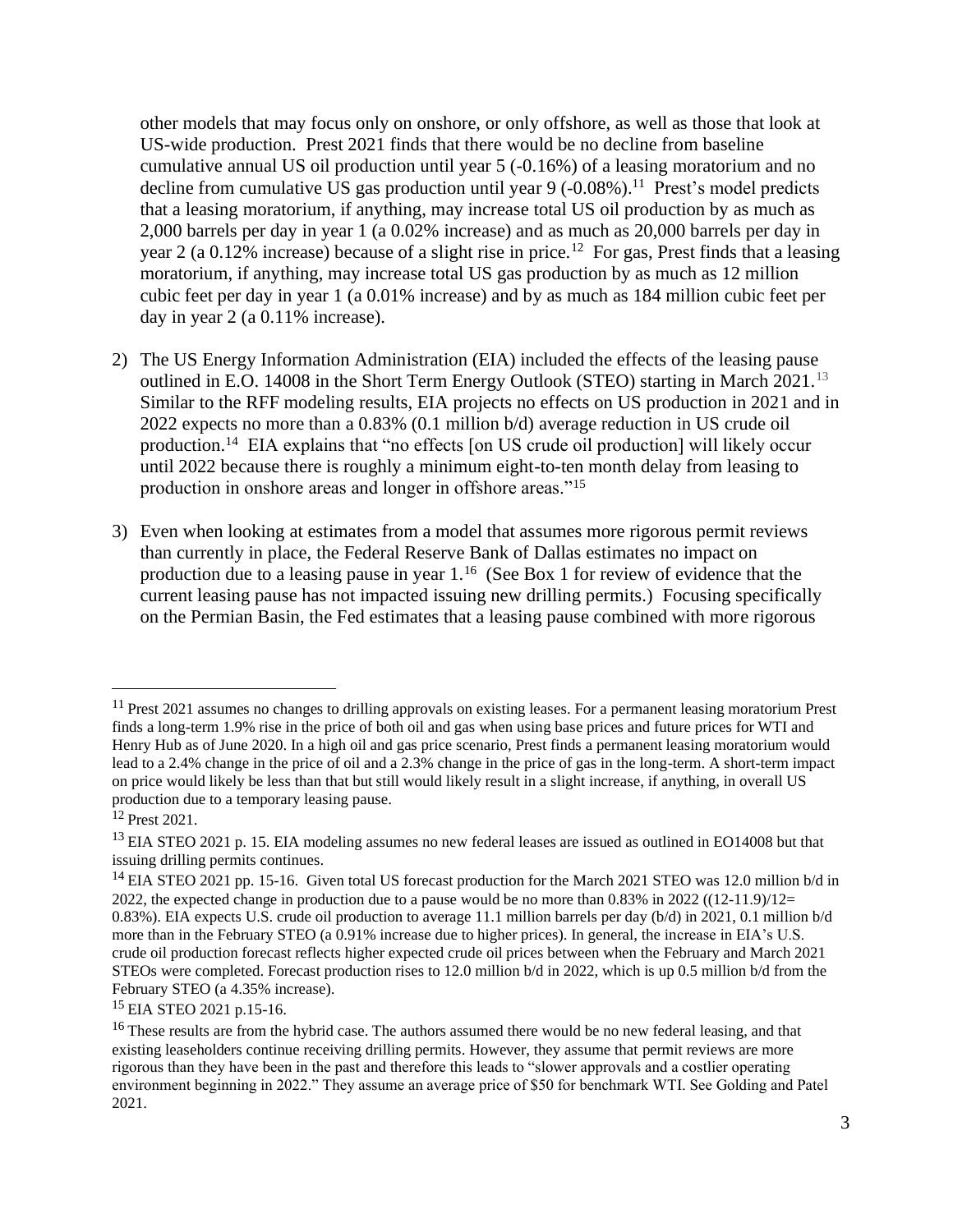permit reviews could lead to an average reduction in Permian oil production by 0.39%  $(18,000$  barrels per day) below baseline if a pause lasts 2 years.<sup>17</sup>

4) Comparing available annual modeling for offshore production impacts due to a federal leasing moratorium, projections are almost identical. Energy & Industrial Advisory Partners (EIAP) projects no impacts to offshore oil or gas production in the Gulf of Mexico due to a leasing moratorium in the first two years.<sup>18</sup> These results are similar to Prest 2021 findings for offshore. Prest 2021 finds practically zero (-0.00024%) reduction in total US offshore oil production in year 1, and practically no (-0.12%) reduction in total cumulative US offshore oil production by the end of year 2 of a federal leasing moratorium. Looking specifically at offshore natural gas, EIAP projects that there will be no impacts in year 1 or year 2 on offshore gas production in the Gulf due to a leasing moratorium. Prest 2021 finds practically zero (+0.0018%) increase in total US offshore natural gas production in year 1 and practically zero (-0.09%) reduction in total cumulative US offshore gas production by the end of year 2 of a leasing moratorium.

*Table 1. Comparing Modeling Results of US Production Impacts of a Federal Leasing Moratorium that Lasts 1 or 2 Years*

|                                                                             |     | <b>Total US</b><br>(onshore, offshore,<br>federal, non-fed) |                         | <b>US Onshore</b><br>(federal and non-<br>federal) |                                         | <b>US Offshore</b><br>(federal and non-federal) |                                        |
|-----------------------------------------------------------------------------|-----|-------------------------------------------------------------|-------------------------|----------------------------------------------------|-----------------------------------------|-------------------------------------------------|----------------------------------------|
|                                                                             |     | <b>Prest 2021</b>                                           | <b>EIA STEO</b><br>2021 | <b>Prest 2021</b>                                  | Golding $\&$<br>Patel 2021-<br>Permian* | Prest 2021-<br>all US<br>offshore               | <b>EIAP 2020-</b><br>Gulf of<br>Mexico |
| findings for %<br>change in<br>production in<br>Year 1                      | Oil | 0.02%<br>increase                                           | 0.91%<br>increase       | 0.02%<br>increase                                  | $0.00\%$                                | $0.00\%$                                        | $0.00\%$                               |
|                                                                             | Gas | 0.01%<br>increase                                           | N/A                     | 0.01%<br>increase                                  | N/A                                     | 0.00%                                           | 0.00%                                  |
| findings for<br>cumulative %<br>change in<br>production by<br>end of Year 2 | Oil | 0.12%<br>increase                                           | $-0.83%$                | 0.17%<br>increase                                  | $-0.39%$                                | $-0.12%$                                        | 0.00%                                  |
|                                                                             | Gas | 0.11%<br>increase                                           | N/A                     | 0.11%<br><i>ncrease</i>                            | N/A                                     | $-0.09\%$                                       | 0.00%                                  |

\*Note, the Golding and Patel study also assumes increased hypothetical restrictions on drilling permits beginning in 2022.

<sup>&</sup>lt;sup>17</sup> Golding and Patel 2021.

<sup>18</sup> EIAP 2020.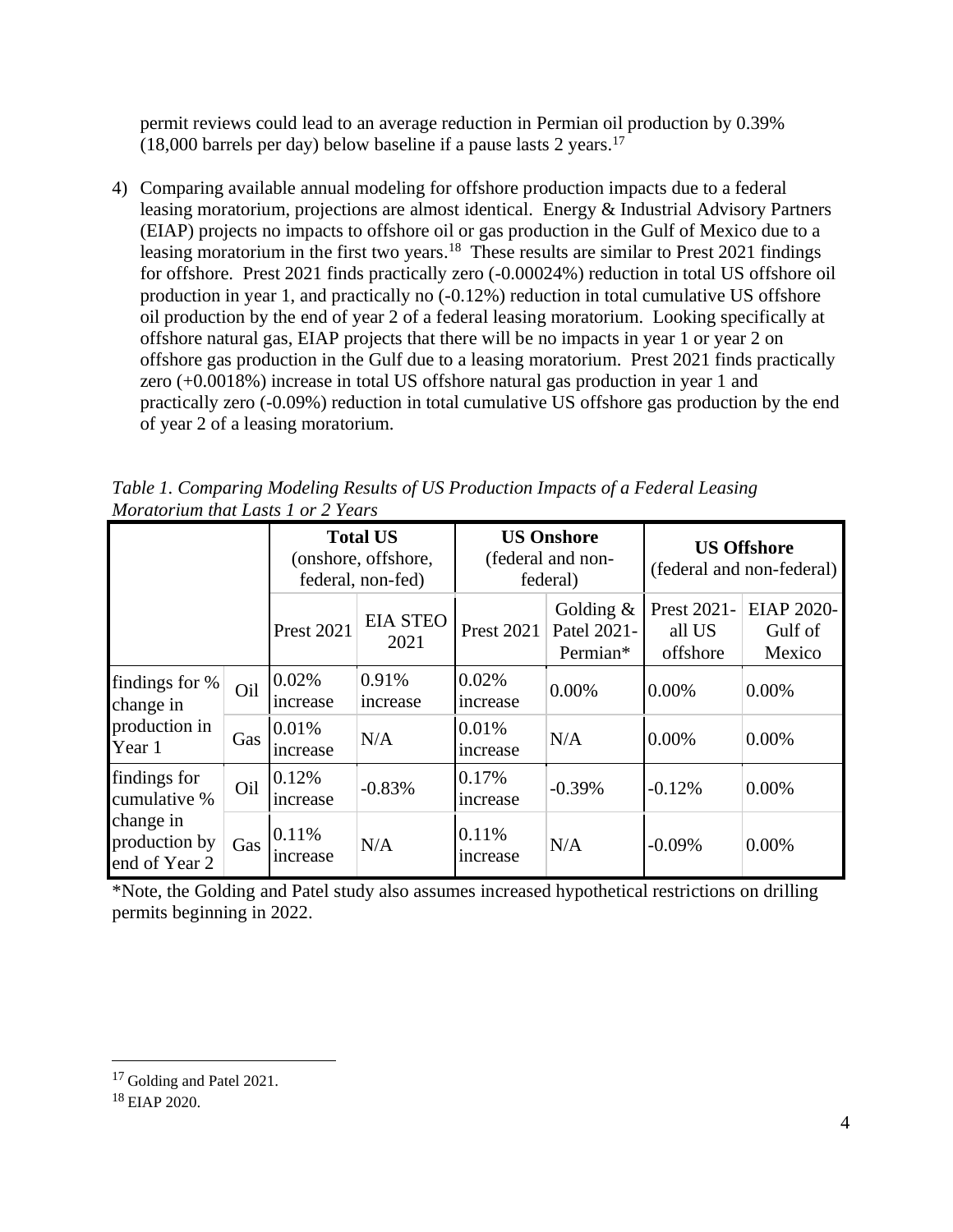## **Concerns about Considine 2020 Assumptions and Methods**

In contrast to the findings of the other existing models, Considine 2020 estimates that a moratorium on new leases starting in 2021 results in a 62% drop in drilling (wells spud) in the first year, an 81% drop by end of year 2 (2022), and a 95% drop by year 5 (2026).<sup>19</sup> Considine 2020's very different findings on near-term development impacts of a leasing moratorium appear to differ from the modeling consensus at least in part because underlying assumptions do not correspond with known timelines for development on federal lands and waters. (See Figure A). Because those assumptions drive the findings on production impacts and subsequent fiscal, economic, and employment impacts, Considine 2020 findings do not enable reliable conclusions about the impacts of a temporary leasing moratorium in the near-term.

## *Considine 2020 assumptions do not correspond with minimum delay between when leasing and development of average wells would occur*

Considine 2020 findings do not add up when considering the typical lengths of time required for permit approvals, the length of federal lease terms, average time between when permit is obtained and drilling begins, the availability of existing permits, or the fact that a leasing moratorium does not pause issuing drilling permits on the large reserve of existing leases that have yet to be drilled across onshore federal public lands.

After obtaining an onshore federal lease either through a competitive or noncompetitive sale, operators submit an Application for a Permit to Drill (APD) on the lease. On average, the US Bureau of Land Management (BLM) takes 212 days (or 7 months) to approve an APD.<sup>20</sup> Surveying New Mexico data on new federal wells that both received an APD and were spud since 2018, an average of 3.5 months passed between when the operator received the APD approval and when it began to drill (spud date).<sup>21</sup> (This average likely underestimates the length of time between APD approval and commencement of drilling for federal wells in New Mexico because it does not include the 25% of already-approved APDs where operators had yet to start drilling).<sup>22</sup> In other words, there is a 10.5 to 17 month minimum delay between onshore federal leasing and drilling on new leases could begin. Once a well is spud (drilling begins), an average of 4 months passes before first production begins.<sup>23</sup> That means at least 14.5 to 21 months pass between when a lease is issued, and an average well could possibly come online and start producing.

<sup>19</sup> Considine 2020 Figure 7.

<sup>&</sup>lt;sup>20</sup> The 7-month average time to complete an APD was measured between FY2011 and FY2020. It includes an average of 125.4 days waiting on the operator and an average 86.6 days waiting on BLM. Source: BLM. Table 12 Time to Complete an Application for Permit to Drill (APD) Federal and Indian. Accessed on 17 April 2021. [https://www.blm.gov/sites/blm.gov/files/docs/2021-03/Table12\\_TimetoCompleteAPD\\_2020.pdf](https://www.blm.gov/sites/blm.gov/files/docs/2021-03/Table12_TimetoCompleteAPD_2020.pdf)

<sup>&</sup>lt;sup>21</sup> State of New Mexico. Oil Conservation Division. Federal APDs New Wells Data. Updated 3 Feb 2021. <http://www.emnrd.state.nm.us/OCD/documents/ExpandedWellsFedNewWells20200203.xlsx>

 $^{22}$  If including the length of time that has passed to date for the more than a quarter of new federal oil and gas wells in New Mexico that have received an APD and have yet to drill, the average time that has lapsed between APDs and spud wells or APD received and now for those that have yet to begin drilling grows to 10 months. This also excludes all wells that have "1/1800" as value for Last Produced.

 $^{23}$  Prest 2021 p. 51.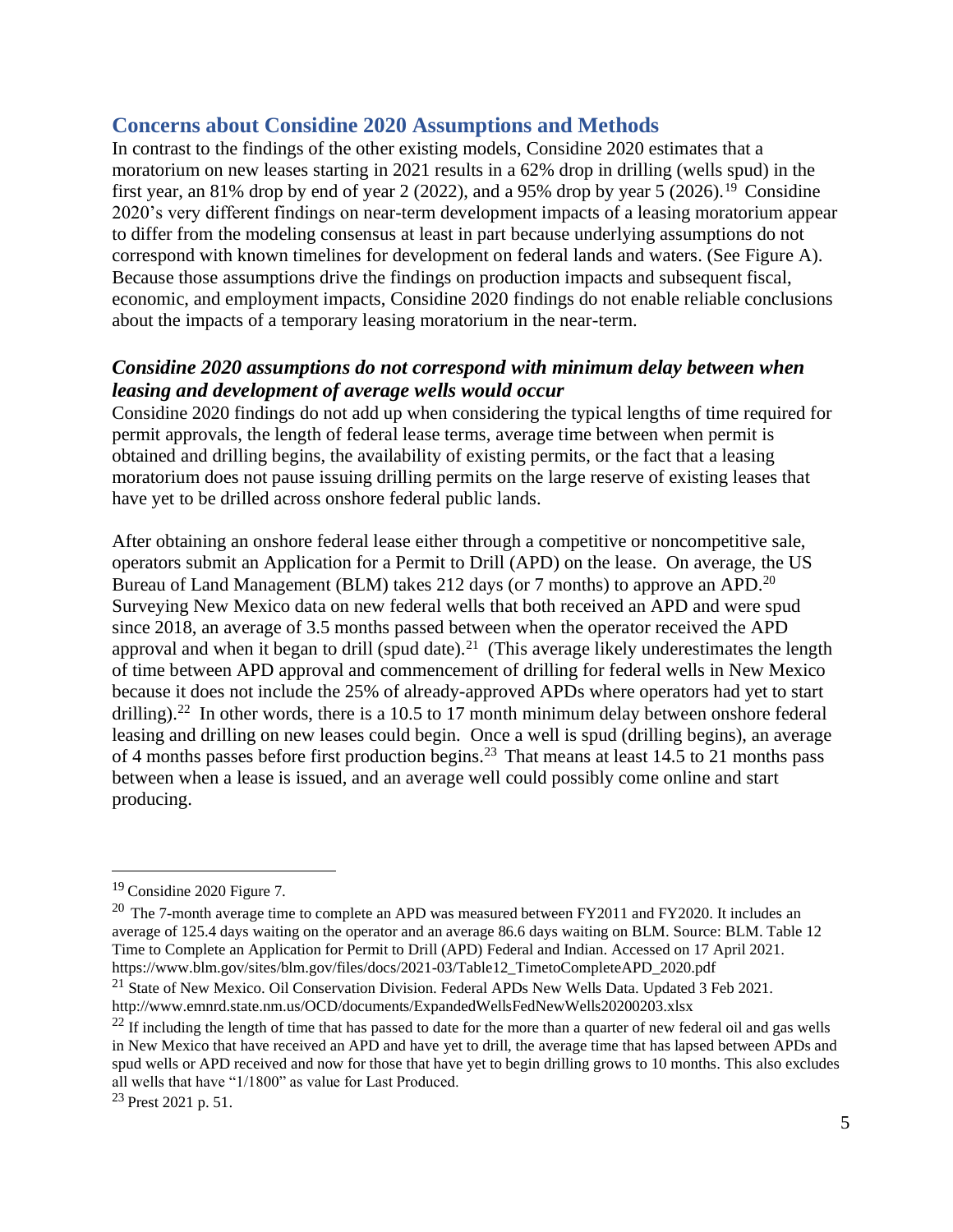*Figure A. Typical stages for average onshore federal oil and gas leases.* 



In practice, operators historically have taken much longer than 10.5 to 17 months to begin drilling after acquiring an onshore federal lease and much longer than 14.5 to 21 months to begin producing after acquiring a lease. In fact, a Congressional Budget Office (CBO) 2016 analysis finds that the bulk of production on federal leases occurs more than 10 years after the lease sale.<sup>24</sup> Onshore federal oil and gas leases have an initial 10-year term and operators often do not begin development until between year 8 to 10.<sup>2526</sup> Once production begins on a lease, operators can extend that lease indefinitely. To validate the finding that a leasing pause results in a 95% reduction in well spuds by year 5, Considine 2020 asserts that this finding is "consistent with the five-year average term for most oil and gas leases."<sup>27</sup> Considine 2020 does not cite where the 5year assumption comes from, and it is inconsistent with the fact that onshore federal leases have an initial ten-year term. The CBO 2016 finding further refutes Considine assumptions that onshore federal leases typically last 5 years.

Furthermore, approved drilling permits are valid for two years and unused permits are frequently extended for another two years after that.<sup>28</sup> There are over  $8,470$  existing onshore federal drilling permits that are approved and not yet used and, as discussed in Box 1 below, DOI continues to issue new permits.<sup>29</sup> Impacts of a federal leasing pause are particularly small in the near term as operators may continue to drill and extract from the millions of acres of undeveloped lands already under lease.

[05/FY%202021%20APD%20Status%20Report%20April\\_FINAL.pdf](https://www.blm.gov/sites/blm.gov/files/docs/2021-05/FY%202021%20APD%20Status%20Report%20April_FINAL.pdf)

 $^{24}$  Figure 1-7 from CBO 2016.

<sup>&</sup>lt;sup>25</sup> Onshore oil and gas legislation is codified at 30 U.S.C. §226, and the corresponding regulations are at 43 C.F.R. Parts 3100–3120.

 $26$  CBO 2016.

<sup>27</sup> Considine 2020 p.11.

<sup>28</sup> *See* BLM, *The Gold Book* Chapter 3, p. 8[. https://www.blm.gov/sites/blm.gov/files/Chapter%203%20-](https://www.blm.gov/sites/blm.gov/files/Chapter%203%20-%20Permitting%20and%20Approval%20of%20Lease%20Operations.pdf) [%20Permitting%20and%20Approval%20of%20Lease%20Operations.pdf](https://www.blm.gov/sites/blm.gov/files/Chapter%203%20-%20Permitting%20and%20Approval%20of%20Lease%20Operations.pdf) ("Approved APDs are valid for 2 years from the date of approval as long as the lease does not expire during that time. An APD may be extended for up to 2 years at the discretion of the BLM and the surface management agency if a written request is filed before the 2-year expiration date"). [hereinafter BLM Gold Book].

<sup>&</sup>lt;sup>29</sup> US Bureau of Land Management (BLM). April 2021. Application for Permit to Drill Status Report: 4/1/2021 to 4/30/2021. Last accessed 1 June 2021[. https://www.blm.gov/sites/blm.gov/files/docs/2021-](https://www.blm.gov/sites/blm.gov/files/docs/2021-05/FY%202021%20APD%20Status%20Report%20April_FINAL.pdf)

<sup>[</sup>hereinafter April 2021 BLM APD Status Report].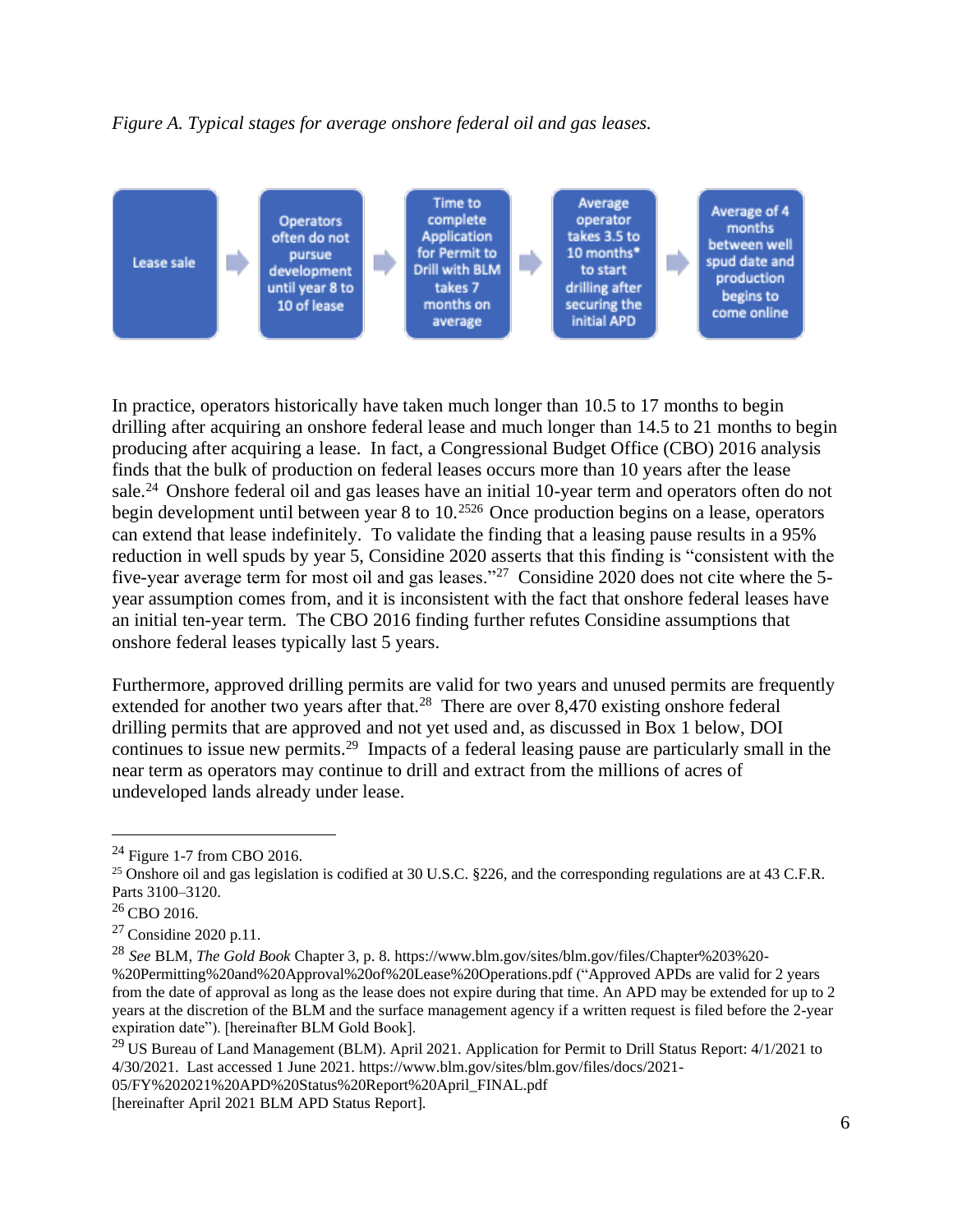## *Box 1. The Current Leasing Pause Does Not Pause Drilling Permits*

To evaluate the relevance of research findings to claims about expected impacts of a federal leasing moratorium, we must be clear what the current federal actions do and, in this case, do not do. Expert modeling reviewed for this report repeatedly stresses the difference between a pause on issuing new leases versus a pause on issuing drilling permits. The federal government has not imposed a drilling moratorium. E.O. 14008 does not pause issuing drilling permits on the 13.9 million acres of existing leases that have yet to be drilled across onshore federal public lands. 30 The same holds for offshore; E.O. 14008 does not impact drilling permits from being issued on the existing 9.3 million acres already leased offshore in federal waters that have yet to be drilled.<sup>31</sup>

Federal permitting data confirm that there is no drilling moratorium. During the first three full months under the Biden administration, the US Bureau of Land Management approved 1,232 applications for permits to drill on federal lands across nearly all state offices.<sup>32</sup> These permitting approval rates appear in-line with past administrations.

## *Methods appear incapable of predicting drilling when no new leases are issued*

Considine 2020 states that a regression analysis was performed to simulate the development impacts of a leasing moratorium, but this premise is problematic for a number of reasons.<sup>33</sup> Considine 2020 is vague about exact datasets used and how the simulation was performed.<sup>34</sup> While the methodology is unclear, if a reader takes the Considine 2020 summary of regression results literally (Table 6 of the report), the model is incapable of predicting federal spuds when zero federal leases are issued.<sup>35</sup> The study must be doing something else to simulate the effects of no new federal leasing, but it is not clear what is done.

<sup>&</sup>lt;sup>30</sup> US Department of the Interior (DOI). 27 Jan 2021. Fact Sheet: President Biden to Take Action to Uphold Commitment to Restore Balance on Public Lands and Waters, Invest in Clean Energy Future. Updated 11 Feb 2021. [https://www.doi.gov/pressreleases/fact-sheet-president-biden-take-action-uphold-commitment-restore-balance](https://www.doi.gov/pressreleases/fact-sheet-president-biden-take-action-uphold-commitment-restore-balance-public-lands)[public-lands](https://www.doi.gov/pressreleases/fact-sheet-president-biden-take-action-uphold-commitment-restore-balance-public-lands)

 $31$  Id.

 $32$  Calculated total onshore permits "Approved" between February 1st and April 30, 2021 by combining the 561 "Approved" permits reported by state office in the APD Status Report from February and March 2021 with the 671 "Approved" across all state offices from the April 2021 BLM APD Status Report.

BLM. March 2021. Application for Permit to Drill Status Report: 2/1/2021 to 3/31/2021[.](https://www.blm.gov/sites/blm.gov/files/docs/2021-04/FY%202021%20APD%20Status%20Report%20March.pdf)

<https://www.blm.gov/sites/blm.gov/files/docs/2021-04/FY%202021%20APD%20Status%20Report%20March.pdf> When using combined February, March, and April 2021 numbers from these two documents, I will collectively refer to them [hereinafter February thru April 2021 BLM APD Status Reports].

<sup>&</sup>lt;sup>33</sup> See Considine 2020 p.10, Table 6: Parameter estimates for federal lease effects, and p.11, Figure 7: Simulated reduction in well spuds after a lease moratorium.

<sup>&</sup>lt;sup>34</sup> On p.10, Considine 2020 states "this study uses data from the US Department of Interior on all new federal leases and well spuds, including oil and gas wells combined." Neither of the two data sets listed in the report's references that come from offices within DOI include data on new federal leases or well spuds from new federal leases. Instead, the DOI data Considine 2020 references is limited to ONRR revenue data and BLM Average APD Approval Timeframes for FY2005-FY2012.

<sup>&</sup>lt;sup>35</sup>See Considine 2020 Table 6. Parameter estimates for federal lease effects. Considine 2020's regression uses log (lagged new leases), which is undefined for new leases = 0. Setting federal leases close to zero would lead to a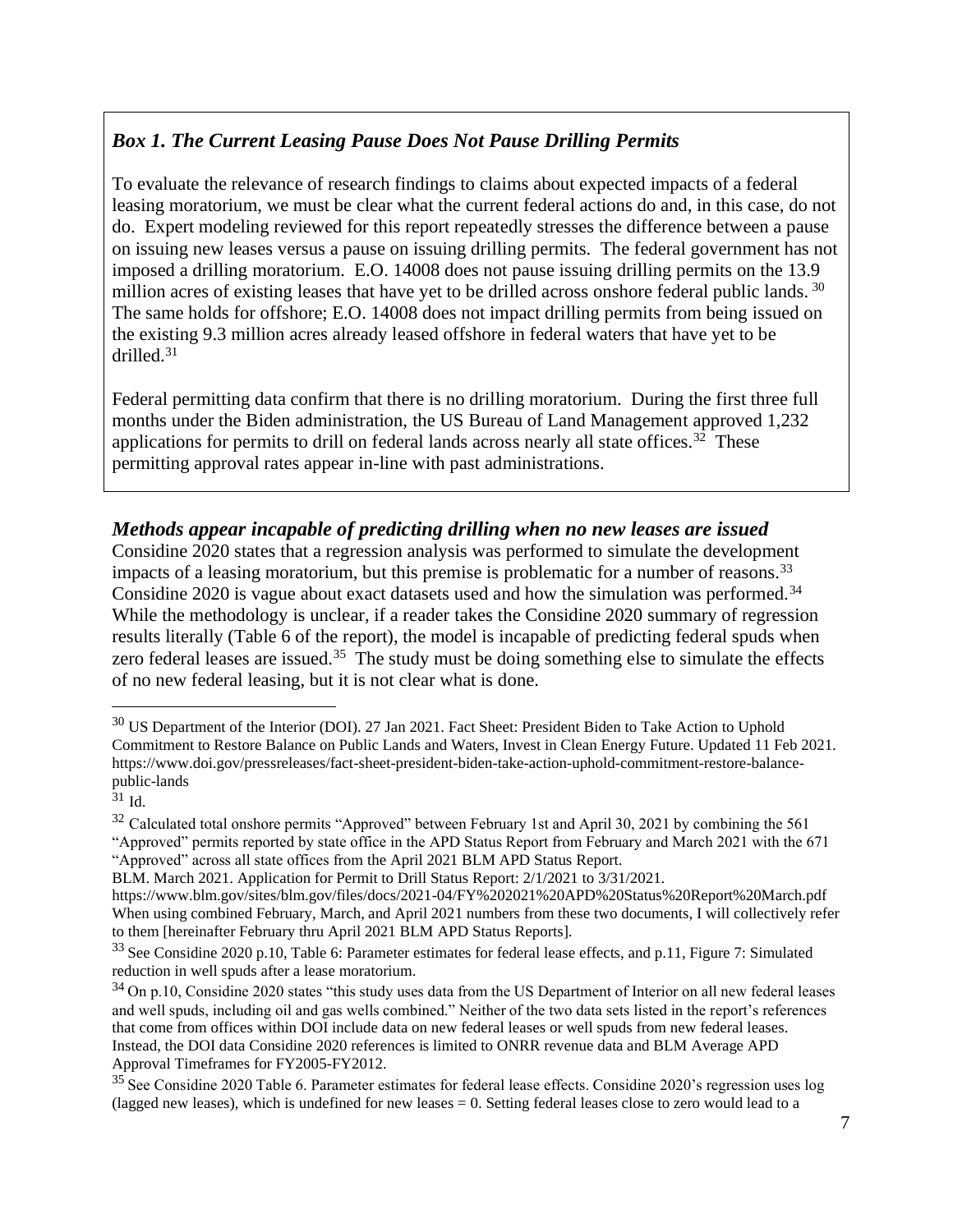*Wyoming case study further illustrates Considine 2020 dubious near-term projections*  A review of existing leases and approved drilling permits in each state illustrates the unlikelihood that a leasing pause will affect production in the near term. In the state of Wyoming operators have active oil and gas leases on over 8.8 million acres of federal land and over 55% of these acres have yet to be developed as of October 2020, providing room for industry to expand into new areas even under a leasing pause.<sup>36</sup> As of April 30, 2021 operators had 3,050 Approved and Available to Drill Permits (AAPDs) to develop on federal lands in Wyoming.<sup>37</sup> To put this number of drilling permits in perspective, between FY16 and FY20 operators drilled an average of 436 wells each year on federal lands in Wyoming.<sup>38</sup> Between February 1st and April 30th, 2021, BLM approved 404 drilling permits in Wyoming.<sup>39</sup> At a minimum, these 404 newly issued drilling permits will not expire for at least two years (until at least January 31, 2023). While we do not know when the other 2,646 AAPDs in Wyoming are set to expire, BLM often extends unused drilling permits for an additional two years.<sup>40</sup>

Considine 2020 baseline projects that around 276 well completions would occur on federal lands in Wyoming in 2021 (and around 550 well completions in 2021 and 2022 combined) absent a leasing pause. If so, there are enough permits already issued for operators on federal lands in Wyoming to drill as many as 5 times more wells than Considine 2020 appears to predict would be completed in 2021 and 2022 without a leasing pause.<sup>41</sup>

## **Issues with Considine 2020 Estimated Fiscal and Economic Impacts**

Considine 2020's overestimation of drilling and production impacts from a leasing pause drive the report's fiscal and economic impact findings as well. Much of revenue from oil and gas taxes are pegged to production. For example, most of the onshore program's revenue (87%)

<sup>~100%</sup> reduction in drilling for any positive coefficient on leases. Considine 2020's regression of the coefficient on log(lagged spuds) has a coefficient of 0.754981-0.7608. If we assume that the starting value of leases is above the long run mean implied by the model, then, holding all else constant including leases, the model predicts a 25% drop in log (lagged spuds) every year (1-0.75=0.25).

<sup>36</sup> BLM, *Oil and Gas Statistics*, Table 1-10 (National Totals by State, Fiscal Year 2001-2020).

[https://www.blm.gov/programs-energy-and-minerals-oil-and-gas-oil-and-gas-statistics.](https://www.blm.gov/programs-energy-and-minerals-oil-and-gas-oil-and-gas-statistics) (accessed 17 April 2021).

<sup>[</sup>hereinafter BLM Statistics]. This estimate uses Table 6 (Producing Acres) and Table 2 (Acreage in Effect). <sup>37</sup> April 2021 BLM APD Status Report.

<sup>&</sup>lt;sup>38</sup> BLM Statistics. The wells per year averages use wells spud by state between FY16 and FY20.

<sup>39</sup> February thru April 2021 BLM APD Status Reports.

<sup>40</sup> BLM Gold Book. Chapter 3, p. 8.

<sup>41</sup> Considine 2020 (p.14) states that there will be 178 projected oil well completions in all of Wyoming in 2021. Visual estimation based on Considine 2020 Figure 10 indicates that the author projects around 170 gas well completions in all of Wyoming in 2021 and that the number of total completions in the state will dip slightly before starting to grow in 2025. Considine 2020 (p.13) assumes that 62.8 percent of oil well completions and 96.8 percent of gas well completions in Wyoming are on federal lands. Based on these assumptions, Considine projects around  $276$  (or  $(178*0.628) + (170*0.968)$ ) oil and gas well completions to occur on federal lands in Wyoming in 2021 absent a leasing pause. Assuming slightly fewer completions (around 271) in 2022, all combined Considine 2020 appears to project that slightly less than 550 oil and gas wells would be completed on Wyoming federal lands across both 2021 and 2022 combined absent a leasing pause.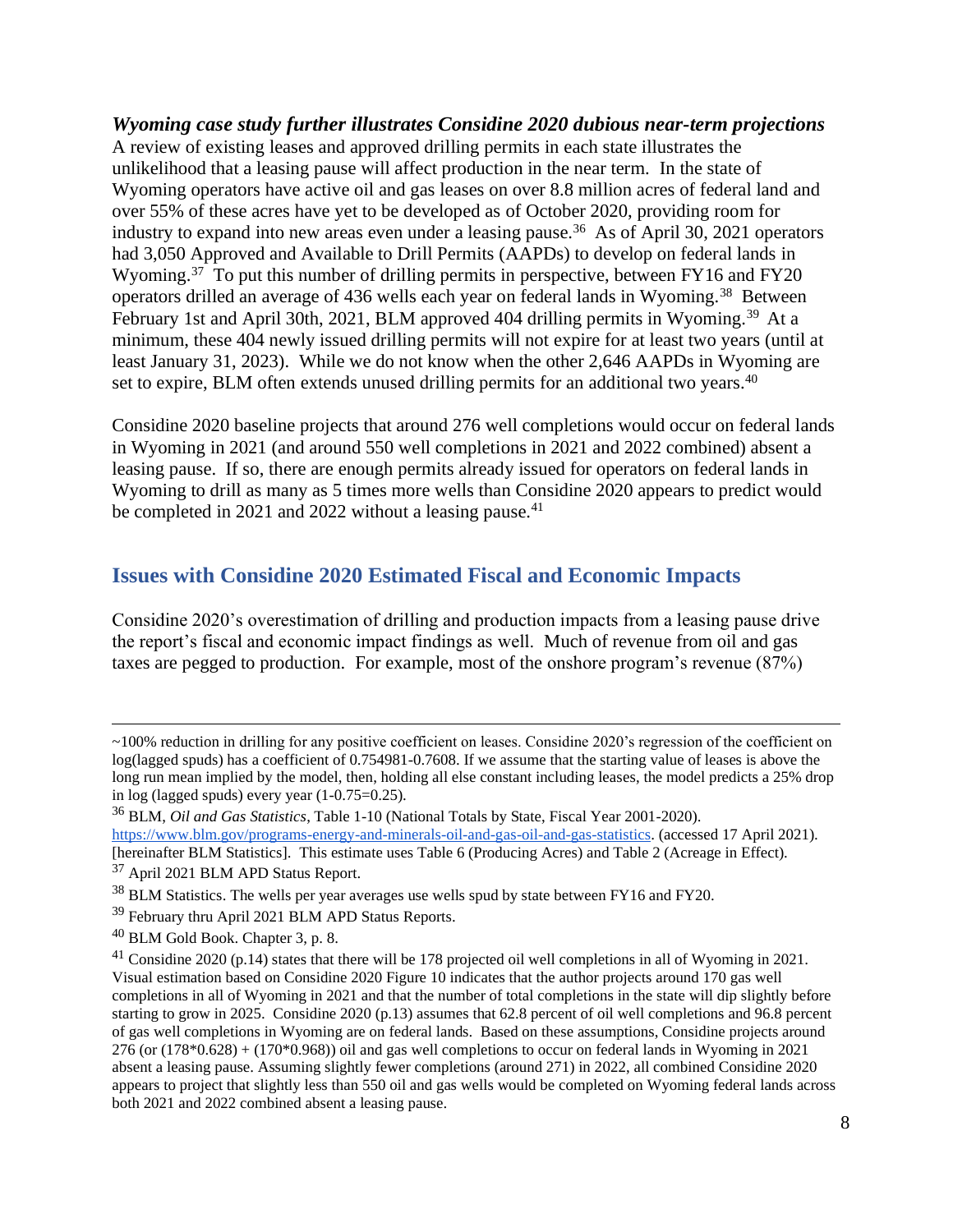comes from royalties on producing leases.<sup>42</sup> A CBO analysis found that less than 6% of annual revenue from the onshore oil and gas program comes from parcels that were leased in the previous decade.<sup>43</sup> Contrary to Considine 2020's conclusions, a leasing pause may actually result in as much as a 1.2% rise (or an increase of around \$11 million) in the total estimated state share of federal onshore royalty revenue for 2021. This is because modeling indicates a leasing pause may result in a slight increase in the price of oil and gas.<sup>44</sup> A leasing pause that lasts two years may result in an estimated \$21 million increase in the total state share of federal onshore royalty revenue for years 2021 and 2022 combined.<sup>45</sup>

#### *Author admits base methods may overestimate impacts by between 60 to 75%*

Considine 2020 further overestimates the economic impacts on value added, employment, and income due to a leasing moratorium by using multipliers that estimate impacts 60 to 75% higher than when the author uses multipliers based on historical data.<sup>46</sup> Instead of using the historicbased multipliers to estimate economic impacts, Considine 2020 uses input-output multipliers that fail to account for how markets work in reality by assuming fixed prices and no substitution between factor inputs.

Input-output models consistently overestimate actual economic impacts. Economist Jeremy G. Weber found that a study led by Timothy Considine in 2010 estimated 20 times greater employment impacts when using input-output models compared to historic-based estimates.<sup>47,48</sup> When using empirical estimates based on historic employment data, Weber 2012 estimated that the shale gas boom in Pennsylvania led to 2,183 new jobs in 2009.<sup>49</sup> In contrast, when using an input-output model Considine et al 2010 estimated that the boom led to 44,098 new jobs in Pennsylvania in 2009.<sup>50</sup> Weber 2012 explains that when using input-output models to project how development and extraction will affect state economies, "the results of [input-output]

<sup>42</sup> US DOI. ONRR Calendar Year Revenue Data. (Accessed January 2021).

[https://revenuedata.doi.gov/downloads/revenue/calendar\\_year\\_revenue.xlsx.](https://revenuedata.doi.gov/downloads/revenue/calendar_year_revenue.xlsx)

<sup>43</sup> CBO 2016. Figure 1-8.

<sup>&</sup>lt;sup>44</sup> This estimate uses annual projections for onshore federal royalty revenue changes due to a pause from analysis completed by Prest 2021 and approximates the portion of state revenue changes by assuming that 49% of this revenue is disbursed to the states in which the lease is located as codified by the Mineral Leasing Act of 1920 (MLA), P.L. 66-146, codified at 30 U.S.C. §§181 *et seq*. Note that this estimate is specific to changes only in the estimated state share of royalty rate revenues (not in bonus bids, rents, and other federal oil and gas revenues). However, since royalties are the majority (87% nationwide between 2010-2019) of the federal onshore revenues, the estimate gives a good sense for the overall fiscal impacts of a pause in leasing. <sup>45</sup> *Id.*

<sup>46</sup> Considine 2020 p.46.

<sup>&</sup>lt;sup>47</sup> Weber J.G. The Effects of a Natural Gas Boom on Employment and Income in Colorado, Texas, and Wyoming. Energy Economics, 34(5), 1580–1588, (2012). at 1587.<https://doi.org/10.1016/j.eneco.2011.11.013> [hereinafter Weber 2012]

<sup>48</sup> Considine, T.,Watson, R., Entler, R., Sparks, J. The Economic Impacts of the Pennsylvania Marcellus Shale Natural Gas Play: An Update. Penn State University Department of Energy and Mineral Engineering. (2010). [hereinafter Considine et al 2010]

<sup>49</sup> Weber 2012 p.1587.

<sup>50</sup> Id.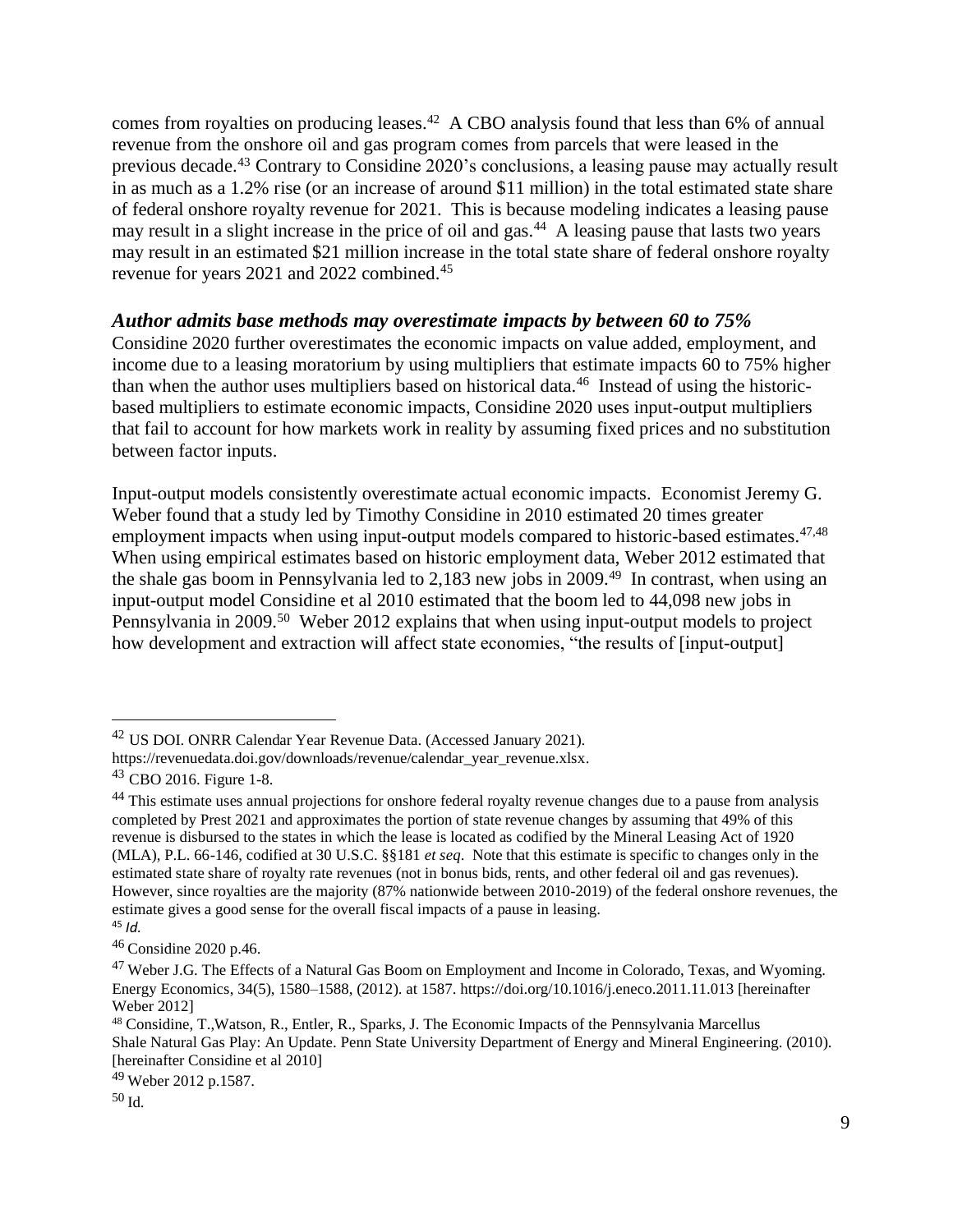models hinge on assumptions about economic multipliers and may deviate substantially from actual effects."<sup>51</sup>

Economists warn that multipliers derived from input-output models, such as those relied on by Considine 2020, often result in misleading and biased claims. A 2015 review of research methods to estimate the socioeconomic impacts of the shale boom led by David Fleming reports that "although a very popular method employed by industry and governments to measure economic impacts, [input-output] models can easily provide misguided results, especially in the context of resource extraction activity."<sup>52</sup> Conducting statistical analysis based on historic data from after the 2010 production moratorium in the Gulf of Mexico, Joseph Aldy found that economic and employment projections made by industry, government, and academics during the moratorium that used regional employment multipliers overestimated the economic and employment impacts by many magnitudes.<sup>53</sup> Aldy warns that multiplier analyses "may be uninformative and potentially biased for policy deliberations."<sup>54</sup>

# **Top Concerns with Considine 2020 Projected Long-term Impacts**

## *Considine 2020 fails to account for partial shifts in production to state and private lands*

In the longer term, the Considine 2020 study does not account for the potential spillover impact of a permanent leasing moratorium, which would likely increase oil and gas production from private and state lands (where state fiscal revenue will be higher).<sup>55</sup> Prest 2021 estimates that over the longer term around 25% of production reduced from onshore federal lands as a result of supply side policies would be offset by corresponding increases in oil and gas production on state and private lands.<sup>56</sup> That shift to state or private lands will further reduce any lost investment and tax revenue.<sup>57</sup>

## *Huge uncertainty in Arctic Wildlife Refuge*

Between 33 and 45% of Considine's findings of economic impacts after 2031 hinge on a supposed surge of development in the Alaskan region of the Arctic Wildlife Refuge, and yet

<sup>51</sup> Weber 2012 p.1580.

<sup>&</sup>lt;sup>52</sup> Fleming D., Komarek K., Partridge M., Measham T. The Booming Socioeconomic Impacts of Shale: A Review of Findings and Methods in the Empirical Literature, MPRA Paper No. 68487, at 16 (Dec. 2015), <https://mpra.ub.uni-muenchen.de/68487/>

<sup>53</sup> Aldy J. The Labor Market Impacts of the 2010 Deepwater Horizon Oil Spill and Offshore Oil Drilling Moratorium, Resources for the Future DP 14-27, at 26 (Aug. 2014),<https://bit.ly/3c0QXuQ>

 $54$  Id. p.26

<sup>55</sup> US Government Accountability Office. 24 Sept. 2019. Table 1. Federal and State Lease Terms and Practices for Onshore Oil and Gas Leases, as of September 2019. From GAO-19-718T[. https://www.gao.gov/products/gao-19-](https://www.gao.gov/products/gao-19-718t) [718t](https://www.gao.gov/products/gao-19-718t)

<sup>&</sup>lt;sup>56</sup> Prest. 2021.

<sup>&</sup>lt;sup>57</sup> Golding and Patel 2021. Golding and Patel also note that over time because of restrictions that apply only to federal lands, production and employment will gradually shift from federal lands in New Mexico to private and state lands in both New Mexico and Texas.